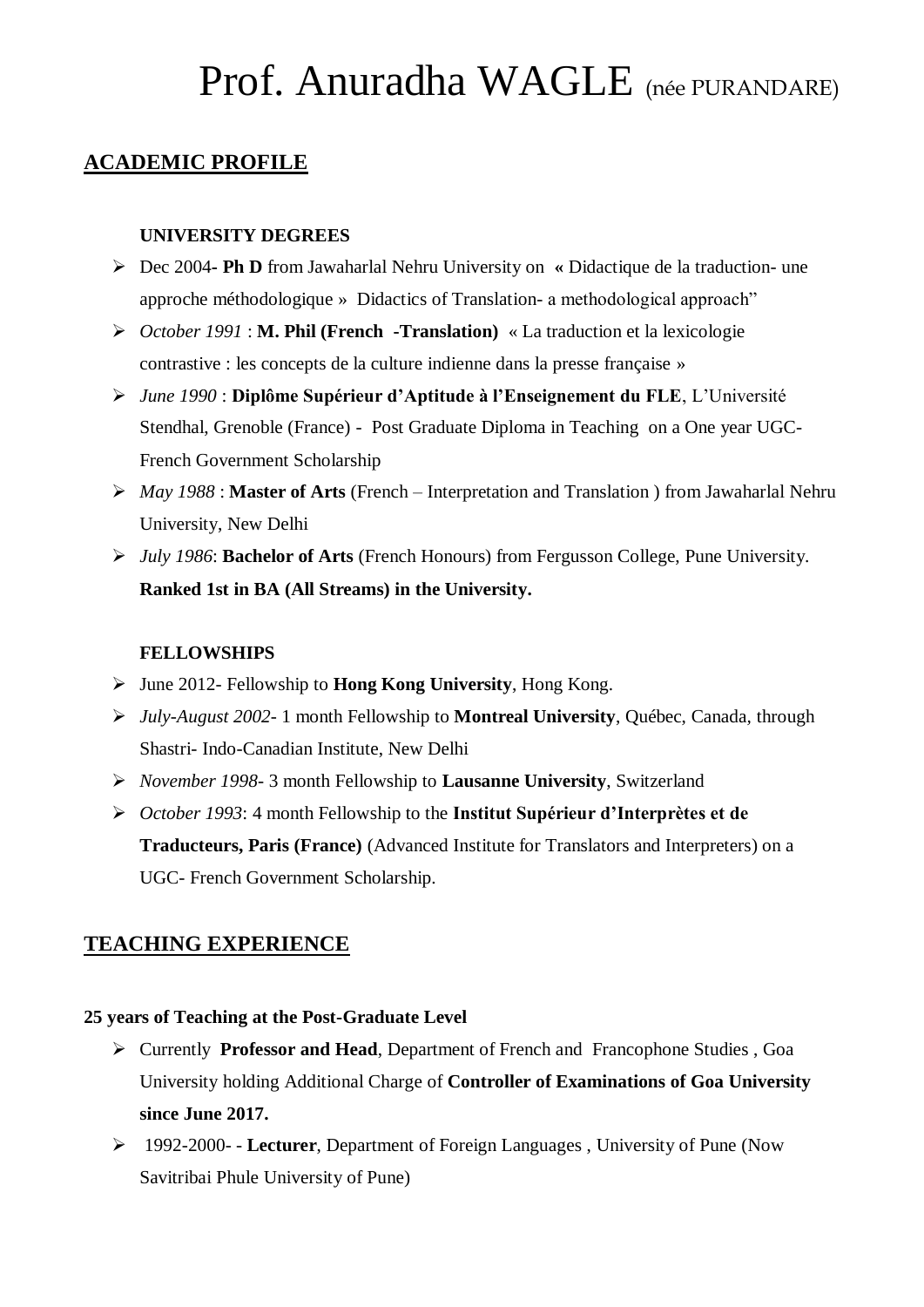## **TRANSLATION EXPERIENCE**

- $\triangleright$  Literary translations of Indian languages (Marathi and Konkani) Marathi play by Vijay Tendulkar and Poems of Manoharrai Sardessai.
- $\geq$  25 years of experience as Interpreter and translator for a large number of projects for government agencies (Ministry of Defence, Ministry of Rural Development etc.) as well as the private sector.

## **PROFESSIONAL SERVICE**

- Editor of "Liens" Online Newsletter of Indian Association of Teachers of French [\(www.iatf-inde.com\)](http://www.iatf-inde.com/) (2005-2013)
- Editorial Board B. Ed French , IGNOU, New Delhi (2010-2013)
- Advisor, French Language Initiative, Indian Institute of Scientific Education and Research (IISER), Pune. (2010-2011)
- Examiner for European Council Examinations (DELF/DALF) (2008 to date)
- $\triangleright$  Member Anti-hijack Committee of Goa Government (2010 to date)
- Member of Organising and Scientific Committees for International, National and Local conferences and seminars in India and abroad (Sydney 2010, Liège 2016, Kyoto 2017)
- $\triangleright$  BOS member other than own University in Bangalore University (2007-2010, 2013-2016), MS University, Vadodara (2005-2008), Chowgule College, Goa (Autonomous) ( 2014-2017) and Savitribai Phule University of Pune ( 202013-2018). Subject expert for MPhil, PhD (Jawaharlal Nehru University, Karnataka University, Savitribai Phule University of Pune, Bangalore University)
- $\triangleright$  Member of the Alliance Française, Panjim
- Member of Editorial Board(2010-2012) of *Le Nouveau Pas à Pas* French textbook, Goa Board of Secondary and Higher Secondary Education, Porvorim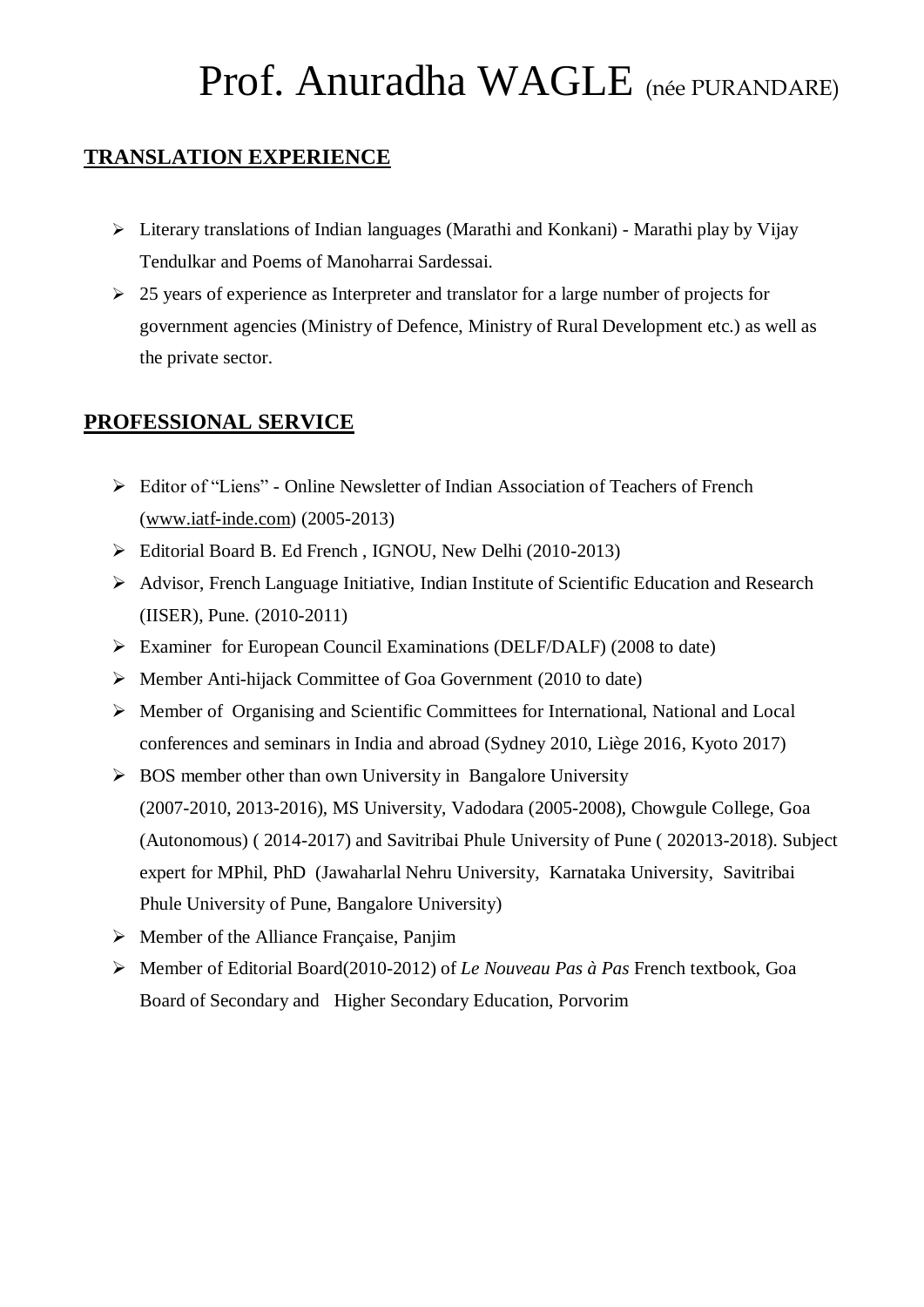## Prof. Anuradha WAGLE (née PURANDARE) **AWARDS & DISTINCTIONS**

 **Nation Builder Award** by the Rotary Club of Panjim in 2018 for valuable contribution to nation building as a teacher.





 Recipient of the **Chevalier de l'Ordre des Arts et Des Lettres** awarded by the **French Government** in August 2016 for a high level of professionalism and outstanding contribution to reinforcement of relations between India and France.





 Recipient of **Chevalier de l'Ordre des Palmes Académiques** awarded by the **French Government** in December 2008 for dedication and accomplishment in the areas of teaching and scholarship.



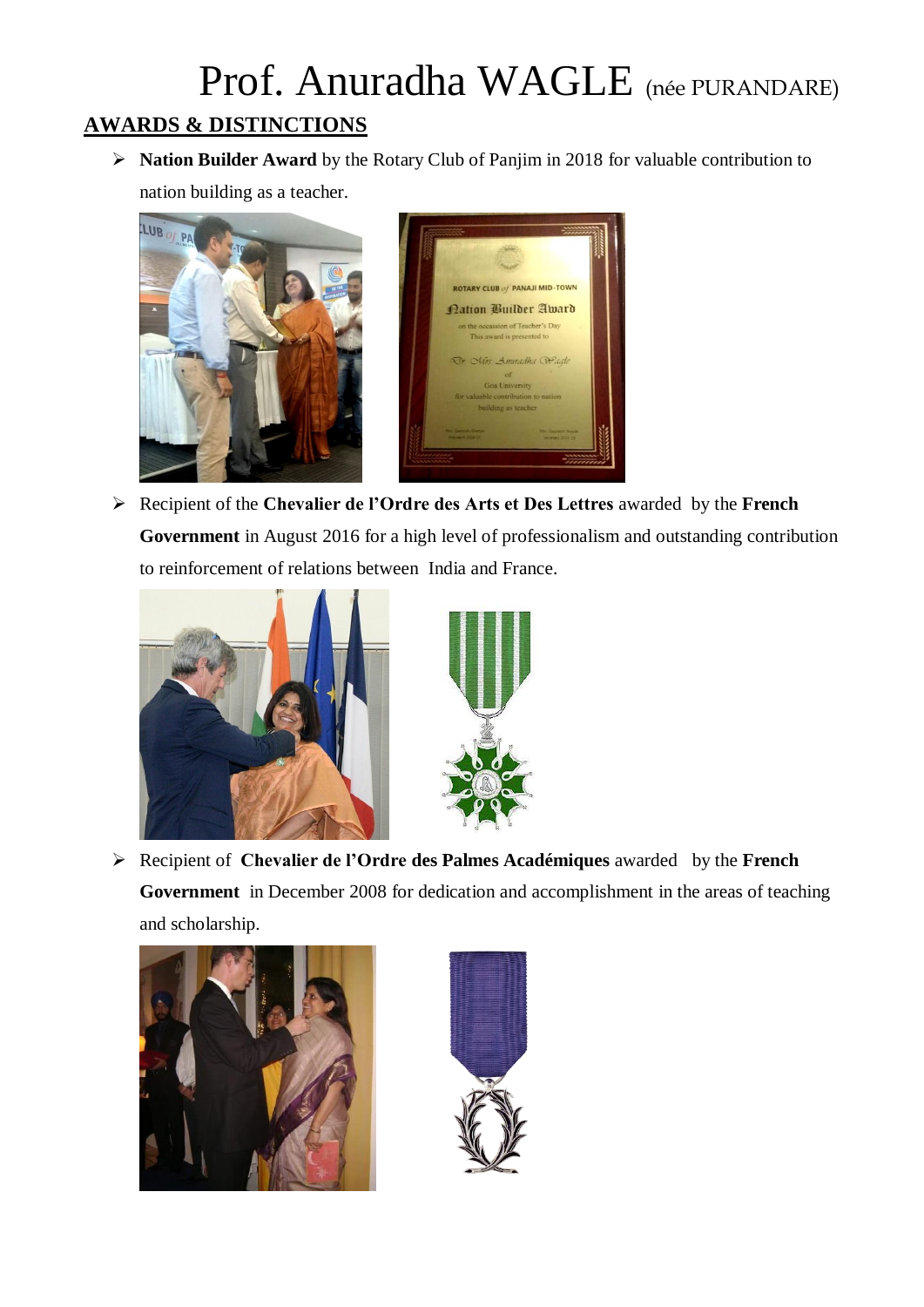### **POSITIONS HELD**

- **Controller of Examination (2017- to Present**) Goa University on additional charge**.**
- **Advisor**, Indian Association of Teachers of French **(2014 to present)**
- Elected **Vice President** of the **Fédération International des Professeurs de Français (**International Federation of French Teachers), a Paris based organization composed of 180 associations in 150 countries. **(2012-2016**) and elected **President** , Asia –Pacific Commission of the **Fédération International des Professeurs de Français (**International Federation of French Teachers) (**2008-2012)**
- Served as **President (2006-2009 and 2009-2013)** , **Vice President ( 2003-2006)** , **Joint Secretary (2000-2003)** and **Secretary (1997-2000)** of the **Indian Association of Teachers of French (IATF)**

## **PAPERS PRESENTED IN INTERNATIONAL CONFERENCES**

Participated and read papers in international conferences in France, Canada, Australia, Argentina, Czech Republic, South Africa, Taiwan, Thailand, Switzerland, Hong Kong, Costa Rica, Japan and Belgium and in national conferences across the country.

### (prior to 2012)

- July 2012*- Parler de son pays, c'est faire son pays : développer la perspective socioculturelle de l'apprenant*, **14th World Congress of French Teachers, Durban, South Africa**
- June 2012*- Développer une perspective socioculturelle chez les apprenants de français*, **EDB Education Services Centre, Kowloon, Hong Kong**
- October 2011*-« Quels instruments pour la promotion du français », États Généraux de la Promotion de la langue française,* **International Meet , Paris, France**
- September 2011 *« La perspective actionnelle : quelle autonomiepour l'apprenant ? »* **3rd European Conference FIPF, Prague, Czech Republic**.